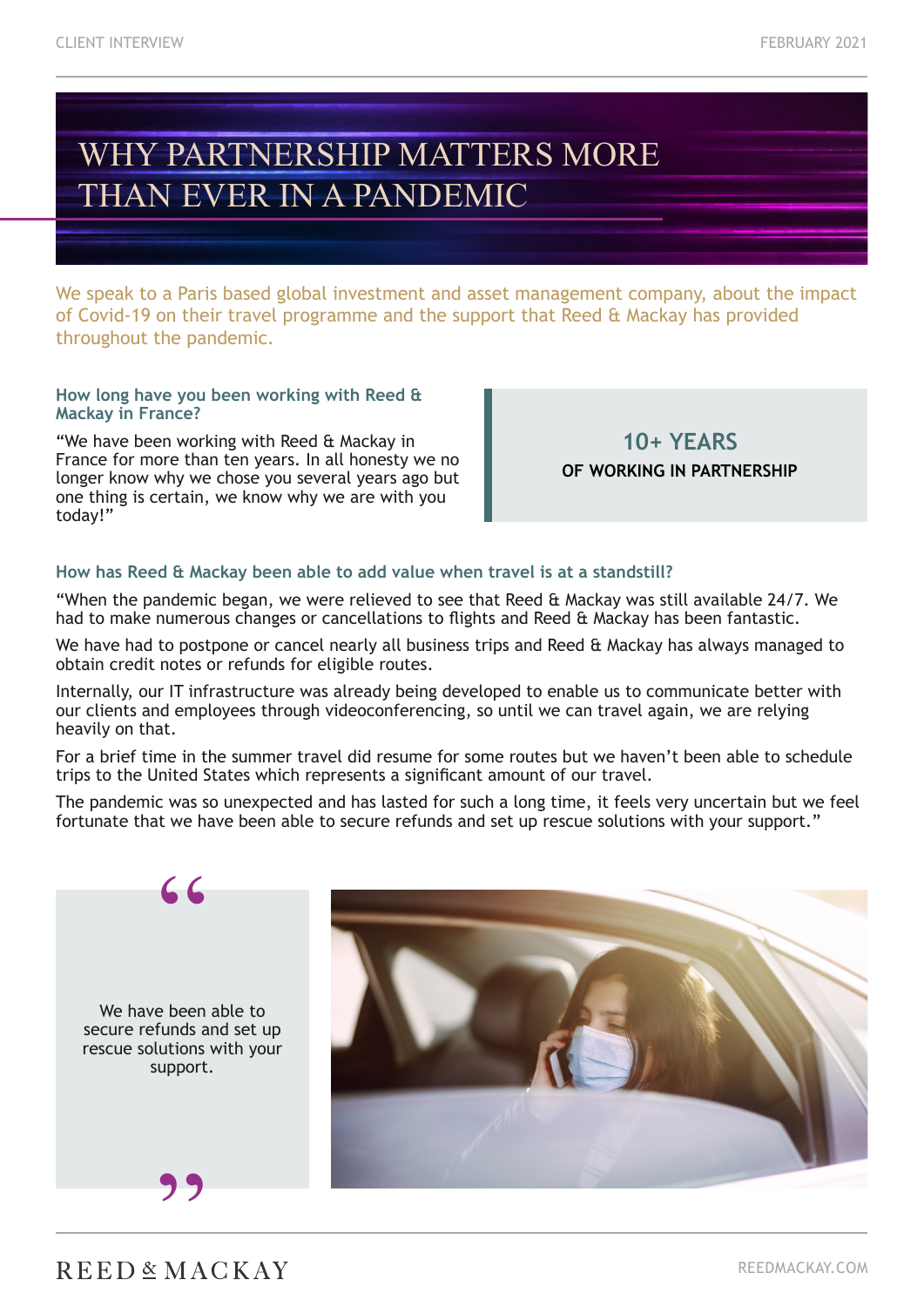"Our dedicated travel team has been a great support to our travellers, getting them successfully home when borders started to close and keeping our business updated with health and administrative information. They have also contacted the local agencies across the globe to work with them on helping to keep our people safe and informed no matter which office they belonged to.

For the few trips that were possible, our Reed & Mackay team were with us every step of the way, from A to Z, communicating all the necessary information in real time on the obligatory measures and steps to be taken. This was essential to ensure that where business trips could take place, they were conducted in a way that meant the best possible health and safety conditions for our employees."



#### **Have you made any key changes to the foundations of your travel programme?**

"We have migrated to a new online booking system and have reviewed all procedures so that we are able to start again on a solid basis with our new tool, more up to date and more responsive to the expectations of our group.

Sandrine, our Account Manager and Sylvain who leads the travel team have been fantastic and have conducted numerous training courses in French and English. We've also had great support from Stephanie and Marine Elodie within our service team.

The time available to us has enabled our teams to better understand what we needed from a tool.

As soon as business travel recovers, which we hope will come soon, we will be ready!"

#### **So, you would consider the implementation of your new booking tool a success?**

"We're very glad that Reed & Mackay suggested moving to a new tool while we are travelling less, as it would have been difficult to create the time for the project in normal circumstances. The new tool is bringing great added value to our travel programme.

Each time we encountered a challenge, the team dealt with it efficiently, putting creative solutions in place to make it work.

We are delighted with the progress, support, management and results of this project. The followup by our dedicated team has been flawless. We would like to thank our dedicated team for being there for us throughout the project."